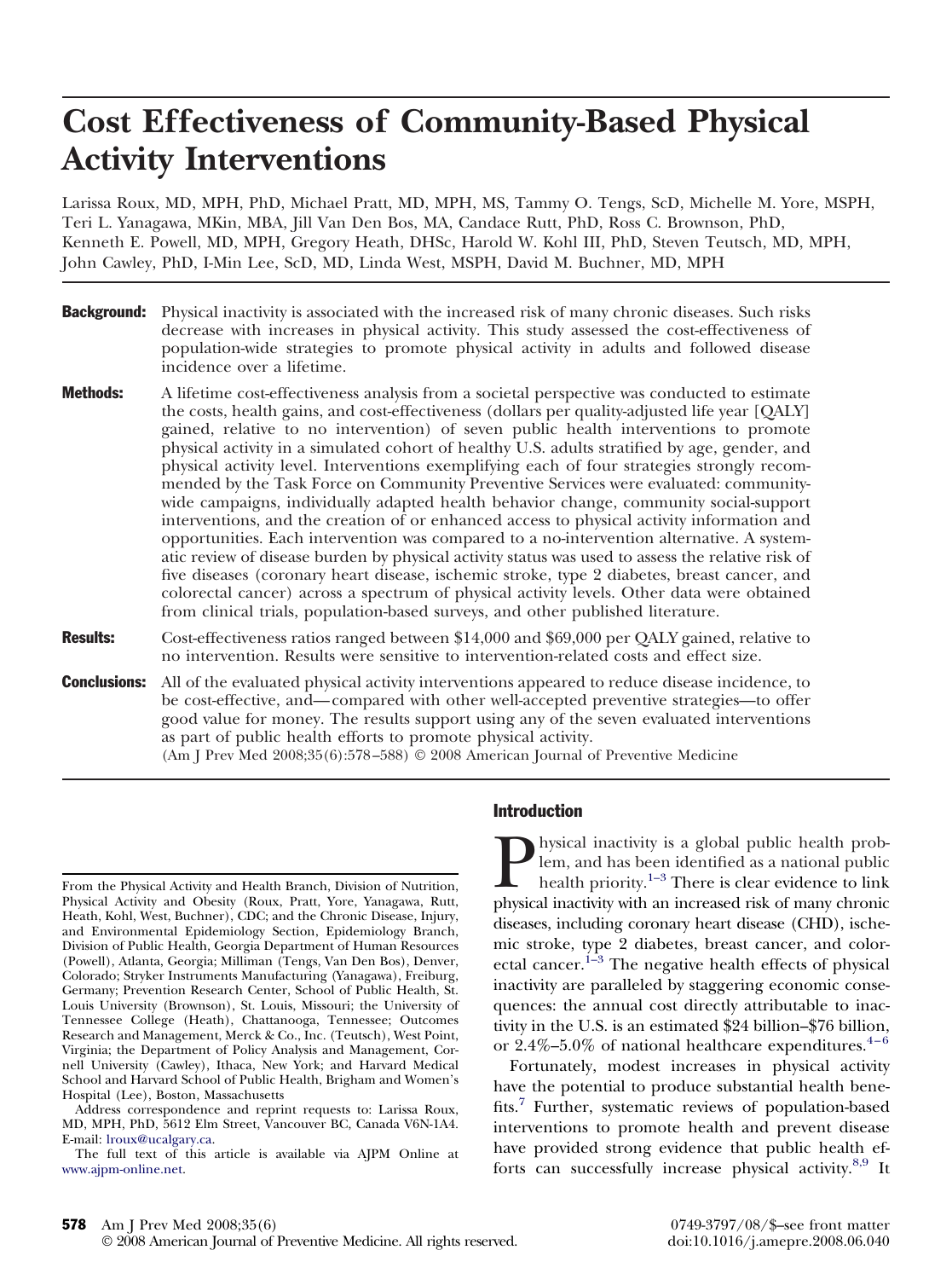appears that sustained physical activity initiatives could make substantial contributions to the control of chronic diseases. However, the potential benefits of physical activity promotion have not yet been fully realized, and the majority of adults in the U.S. (54.1%) do not engage in sufficient physical activity to meet public health recommendations.[10](#page-8-0) This situation presents an important opportunity to evaluate the merits of competing physical activity promotion strategies and to develop effective public health policy. The need for decision making in an environment of uncertainty, scarcity, and competing priorities makes the use of cost-effectiveness analysis (CEA) attractive for public health planning.

These analyses attempt to answer the question *How much health improvement can be gained when an intervention is compared, dollar for dollar, with an alternative?* Rather than promoting cost savings, the goal of CEA is to determine how money can be spent with maximum public health benefit. Decision-analytic models have been used routinely to guide important public health policy decisions, from airbag regulation in motor vehicles and the widespread use of pneumococcal vaccine in older adults $^{11,12}$  $^{11,12}$  $^{11,12}$  to the improvement of cervical cancer screening practices globally.[13](#page-8-0) Models have also been used to influence clinical practice guidelines for cardiovascular disease prevention<sup>[14,15](#page-8-0)</sup> and to promote national anti-tobacco education efforts.[16](#page-8-0) Markov models, which consider probabilistic events over time, are particularly well-suited to evaluate population-based health promotion efforts and to examine outcomes over an extended period of time.

The purpose of this study was to evaluate the costeffectiveness (dollars per quality-adjusted life year [QALY] gained) of seven exemplar interventions to increase physical activity, relative to no intervention, as well as to follow disease incidence over a lifetime. This study is the first to integrate the best available epidemiologic and intervention data on physical activity into a CEA of the most promising public health interventions for physical activity promotion.

## **Methods**

# **The CDC Measurement of the Value of Exercise (MOVE) Model**

A comprehensive, flexible, state-transition Markov model was developed from a societal perspective to estimate the lifetime costs, health gains, and cost-effectiveness of population interventions that promote physical activity among U.S. adults. *Cost-effectiveness* is defined as the ratio of incremental costs (dollars) to incremental QALYs. The incremental cost is the difference between the total expected cost of the intervention and the total expected cost of no intervention. Incremental QALYs are the difference between the total expected QALYs associated with the intervention and the total expected QALYs with no intervention. The performance of interven-

tions evaluated by this model was measured using the costeffectiveness ratio (dollars per QALY gained). The *Guide to Community Preventive Services* (Community Guide), an evidencebased review of physical activity promotion, strongly recommends four strategies for adults: community-wide campaigns, individually adapted health behavior change, social-support interventions in community settings, and the creation of or enhanced access to places for physical activity combined with informational outreach activities.<sup>8</sup> Exemplar interventions representing each of these strategies were selected for the model (discussed below in Interventions).

## **Study Design**

The simulation was started with a closed cohort the size of the U.S. adult population aged 25– 64 years in 2004. The cohort was stratified by age, gender, and level of physical activity. At the beginning of the model, it was assumed that all cohort members were well, which was defined as the absence of five diseases: CHD, ischemic stroke, type 2 diabetes, breast cancer, and colorectal cancer. These are the diseases for which the strongest evidence exists associating regular physical activity with lower disease risk.<sup>3,17</sup> Because of the complex relationship between physical activity and obesity, the status of obesity as an intermediate variable along the pathways to disease, and the potential to double-count costs, obesity was not included as a disease outcome in this model. However, the model cohort is based on the 2003 Behavioral Risk Factor Surveillance Survey (BRFSS) and is representative of the population prevalence of overweight  $(37.9\%)$  and obesity  $(25.2\%)$ .<sup>18</sup> The model then simulates the progression of the cohort as they change activity levels or develop illness over a lifetime. The likelihood of changing physical activity levels, developing disease, or dying is specified with probabilities.

Immediately following the 1-year physical activity promotion intervention, cohort members faced intervention-specific probabilities of improving their physical activity levels. Then, depending on the sustainability of the intervention effect, in subsequent years cohort members had an annual probability of either remaining in the new physical activity level or moving to a lower activity level. In the absence of the intervention, the change in physical activity levels from year to year was based on a natural history model, developed from age- and gender-specific physical activity data from the BRFSS.<sup>[18](#page-8-0)</sup> Among the well, the risk of developing one of the five diseases depends on age, gender, and activity level. The risk of death depends on age, gender, and disease status. Thus, the ten states represented in the model constitute the four activity levels among the well, the five physical activity–related diseases, and death. Because there are insufficient published data describing differential mortality risk by both physical activity level among diseased adults and race/ethnicity, these factors were not included in this model. A schematic of the model is shown in [Figure 1.](#page-2-0)

## **Data Sources**

**Population demographics.** Data on age and gender distribution of the initial population<sup>19</sup> were obtained from the U.S. Census Bureau (Table  $1^{18-35}$ ). Based on the public health physical activity recommendations of CDC and the American College of Sports Medicine, $^7$  the baseline population for this study's model was further divided into four levels of physical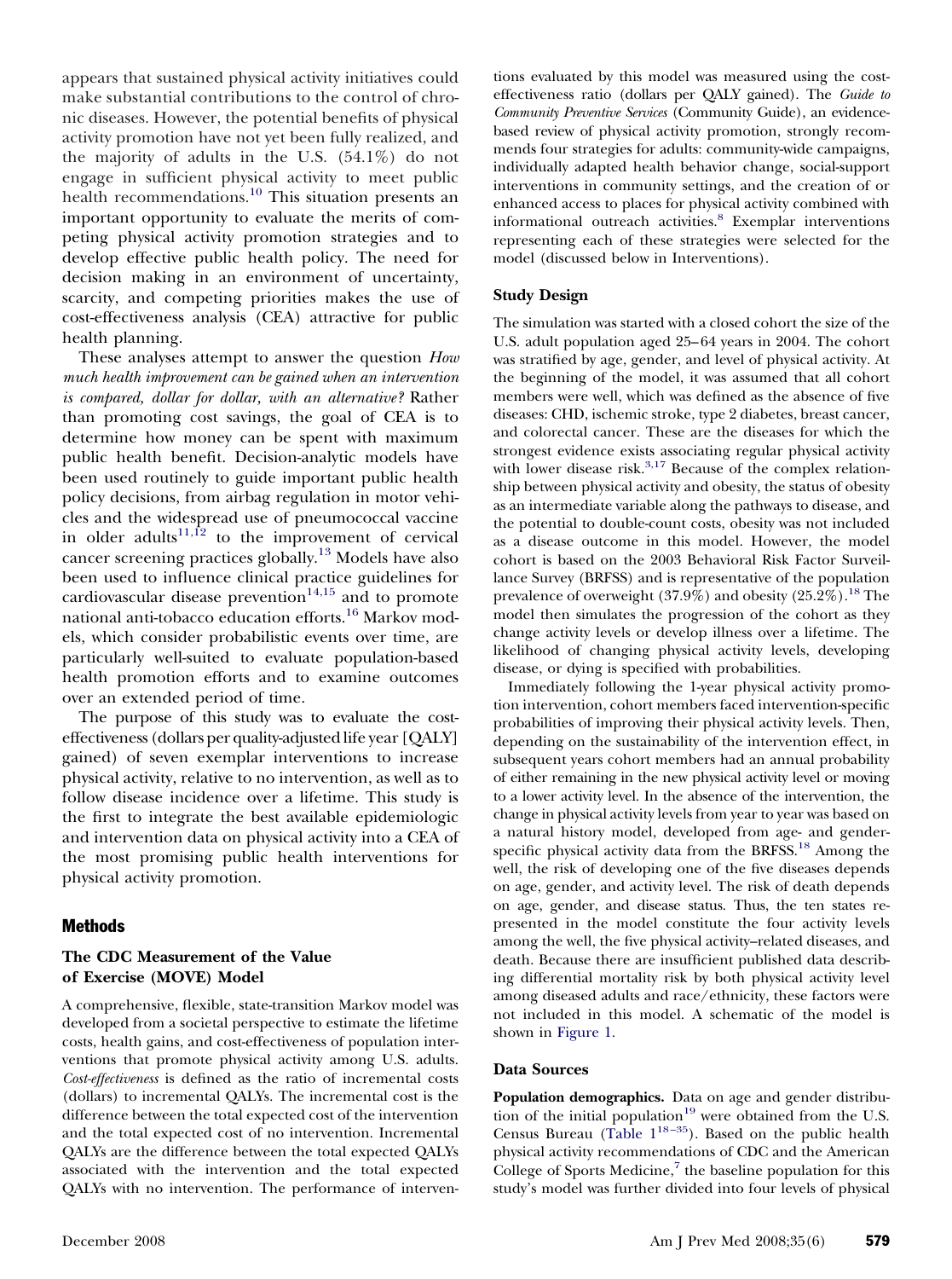<span id="page-2-0"></span>activity (inactive, irregularly active, sufficiently active to meet public health recommendations, and highly active) by age and gender, using data from the  $2003$  BRFSS<sup>18</sup> [\(Table](#page-3-0) [2](#page-3-0)[36,37\)](#page-9-0). The BRFSS does not include questions that allow further stratification of the starting population by the five diseases included in this model.

**Interventions.** Seven interventions studies were chosen; they are described in the [Appen](#page-10-0)[dix.](#page-10-0)<sup>38-44</sup> Six strongly recommended exemplar interventions for the public health promotion of physical activity among adults were selected from those reviewed and categorized by the Task Force on Community Preventive Services (the Task Force). They dealt with the four strategies recommended for adults: community-wide campaigns, individually adapted health behavior change, social-support interventions in community settings, and the creation of or enhanced access to places for physical activity combined with informational outreach activities. A seventh, newer intervention study was added to better represent communitywide campaigns. $38 - 44$  Criteria for inclusion were (1) a controlled study of adult subjects without established disease, (2) a detailed study protocol available for costing, (3) the availability of a physical activity outcome measure, and (4) a study duration of 3 months or longer. Excluded were inter-

Well adult U.S. population Irregularly **Meets** Highly Inactive quidelines active active Coronary Ischemic Type 2 **Breast** Colon heart disease stroke diabetes cancer cancer Costs, quality of life, mortality Death

**Figure 1.** Conceptual overview of the CDC MOVE model. Illustration of the 10-state Markov process represented as a state-transition diagram. In this process, circles represent possible health states, and arrows represent allowed transitions among these discrete health states. In each cycle of the Markov model, transition probabilities denote the likelihood with which people within a particular health state will stay in that state (represented by the tight curvilinear arrows to and from a single circle); transition to a new health state; or die. Death is an absorbing state from which no future transitions are possible. The output from the Markov process is depicted by the box; a running tally of the total costs and quality-of-life benefits generated during each cycle as a result of being in a series of health states over time. MOVE, measurement of the value of exercise

ventions that did not provide baseline and post-intervention effect-size data or a reference group, did not report a measurable effect-size metric, or reported one that was not amenable to conversion to the metric used in this model.

**Disease.** To estimate the annual probability of developing each disease, population-based, disease-specific incidence dat[a22–27](#page-8-0) were combined with relative risks derived from epidemiologic studies, specific for physical activity level and disease [\(Table 1\)](#page-3-0).  $6,28,29$ 

The median relative risk of each disease among people in the lowest activity level (inactive) compared with the highest level (highly active is approximately equivalent to  $\geq$ 2000 kilocalories [kcal] per week), not controlling for medical conditions that are consequences of physical inactivity, including obesity,

was obtained from a review of 120 studies. $^6$  The relative risk for ischemic stroke versus all stroke was adjusted based on data from a large cohort study. $29$  To estimate the relative risk for the two intermediate physical activity levels, linear interpolation, assuming a dose–response relationship, was used.[17,45,46](#page-8-0)

**Mortality.** A common method was used to estimate the annual probability of death, conditioned on having a particular disease, for each 5-year age group and gender. In addition to disease-specific prevalence data,<sup>25,27,33-35</sup> data from the 2002 *National Vital Statistics Reports* were used to estimate the annual probability of death in people with CHD, ischemic stroke, or type 2 diabetes, while the Surveillance Epidemiology and End Results database was used to estimate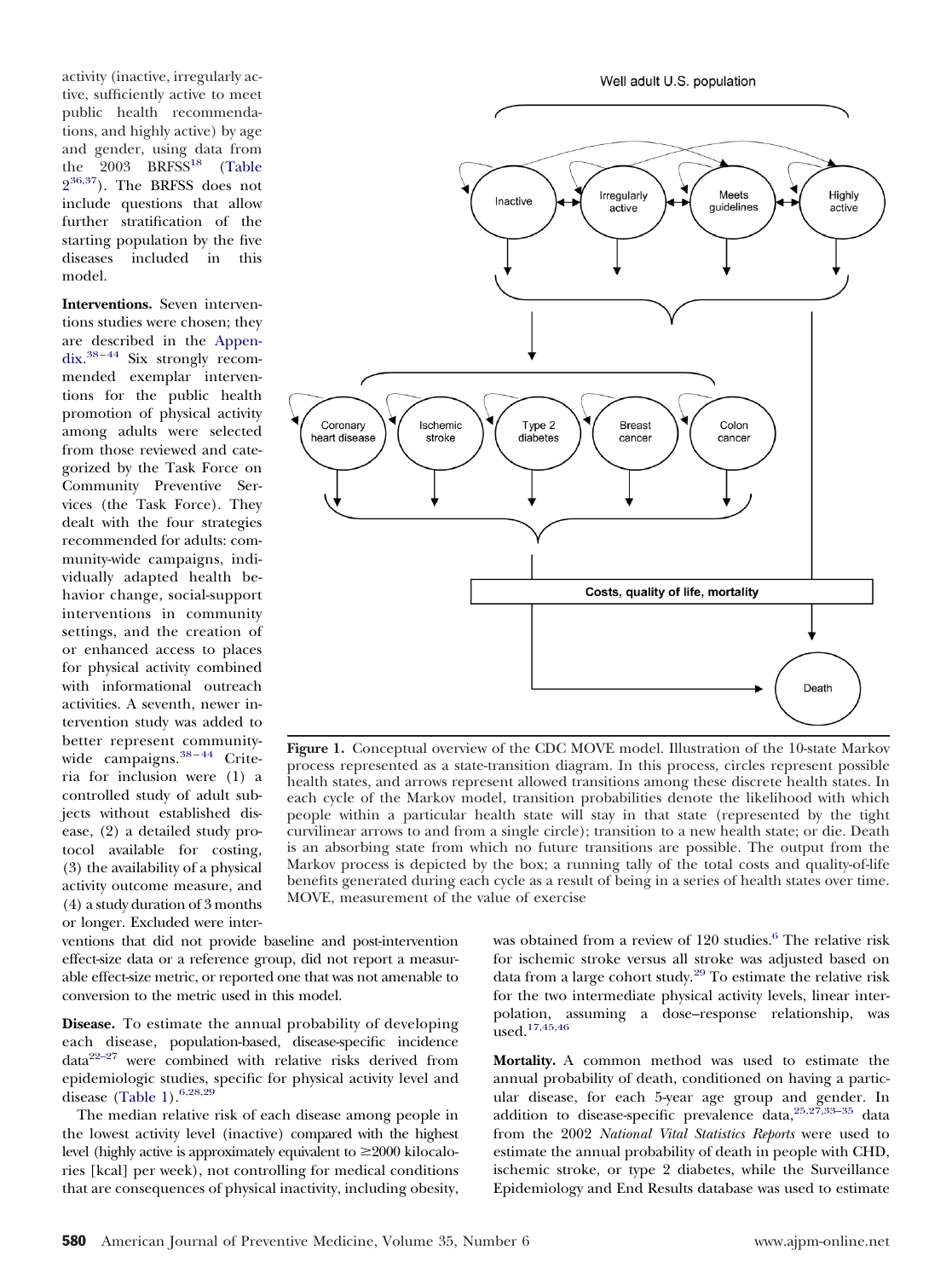<span id="page-3-0"></span>**Table 1.** Sources of data used in the CDC MOVE physical activity policy model

| Parameter                                                                     | <b>Source</b> |
|-------------------------------------------------------------------------------|---------------|
| U.S. population by age and gender <sup>a</sup>                                | 19            |
| U.S. population by physical activity level <sup>a</sup>                       | 18            |
| Physical activity                                                             |               |
| Probabilities for moving among levels by age<br>group and gender <sup>b</sup> | 18            |
| Maintenance of a particular physical activity<br>level                        | 20,21         |
| Disease incidence                                                             |               |
| Coronary heart disease                                                        | 22            |
| Ischemic stroke                                                               | 23,24         |
| Type 2 diabetes                                                               | 25,26         |
| Breast cancer                                                                 | 27            |
| Colorectal cancer                                                             | 27            |
| RR of disease by physical activity level <sup>c</sup>                         |               |
| Coronary heart disease (RR for<br>$inactive=1.5$                              | 6,28          |
| Ischemic stroke (RR for inactive= $1.3$ )                                     | 29            |
| Type 2 diabetes (RR for inactive= $1.7$ )                                     | 6,28          |
| Breast cancer (RR for inactive= $1.3$ )                                       | 6,28          |
| Colorectal cancer (RR for inactive= $1.6$ )                                   | 6,28          |
| Disease-specific mortality by physical activity                               | 25,27,30-35   |
| level, age group, and gender                                                  |               |

<sup>a</sup>Hypothetical cohort of 100,000 U.S. adults defined by gender and age distribution from U.S. Census Bureau and physical activity level distribution of 2003 BRFSS data, using predefined cut points <sup>b</sup>These probabilities are conditional, and represent the probability of transitioning to another age, gender, and physical activity group given that an individual is already in a particular age, gender, and physical activity group.

<sup>c</sup>Relative risk values are non–gender-specific, do not control for BMI, and are a linear interpolation across physical activity levels, with the most active group set as the reference group with a RR of 1.0. BRFSS, Behavioral Risk Factor Surveillance Survey; MOVE, measurement of the value of exercise; RR, relative risk

the annual probability of death from breast or colorectal cancer (Table 1). $30-32,45$  To estimate the annual probability of death for well adults, available mortality data, $47$  excluding disease-specific death rates for the five modeled diseases, were adjusted for age group and gender.

**Quality of life.** Quality-of-life (QOL) data were obtained for all disease and activity states from new analyses of the 2001 National Health Interview Survey, using previously validated scales for quality of well-being (QWB) widely accepted for assessing health-related QOL. $48-51$  Multiple regressions to estimate QOL as a function of age, gender, disease, and physical activity level were performed (Table  $3^{52}$ ).

**Costs.** Through direct communication with the authors of original investigations in combination with a review of manuscript protocols, each original intervention was itemized to determine all associated costs. In addition to the cost of materials and intervention delivery, out-of-pocket expenses paid by participants—such as required exercise clothing and equipment—were estimated. Participants' time was also valued as a cost, using age- and gender-specific wages.<sup>53</sup> For the enhanced-access intervention,<sup>40</sup> the costs associated with developing and maintaining the infrastructural components were included (e.g., physical activity facilities, trails; [Table 3\)](#page-4-0).

To derive medical cost estimates, a longitudinal medical claims database<sup>52</sup> was used to analyze claims for the five disease states by ICD-9 codes. From these costs, the effective annual cost was calculated for each of the diseases over a lifetime. An annual medical inflation factor of  $8\%^{54}$  was applied, and the costs were discounted back to the present at 3% per year[.55](#page-9-0) To improve national representativeness, medical-claims data were adjusted using Medical Expenditure Panel Survey data [\(Table 3\)](#page-4-0).<sup>56</sup>

#### **Modeling the Effect of Interventions**

The four physical activity levels were characterized, using the MET-minutes per week, which captures the intensity, duration, and frequency of physical activity (Table 2). One MET represents the metabolic rate equivalent to consuming 3.5 milliliters of oxygen per kilogram of body weight per minute, and is equivalent to a resting metabolic rate.<sup>37</sup> One thousand MET-minutes per week of physical activity is roughly equal to 40 minutes per day of brisk walking at an intensity of 3.5 MET<sub>s.</sub><sup>36</sup>

To estimate the probability of moving to a higher physical activity level after intervention, intervention-specific METminutes were added to current levels, and the percentage of the cohort that moved from one level of physical activity to another as a result of an intervention was noted. This percentage was then used as a transition probability. For example, if adding a certain number of MET-minutes per week to all members of the inactive group caused 25% of them to move up to the irregularly active group, then the probability of moving from inactive to irregularly active was estimated as 0.25 in the first year following the intervention. Intervention effect-size estimates are shown in [Table 3.](#page-4-0)

The impact of an intervention was assumed to decline after the intervention had ended, and the decline in maintenance of physical activity levels over time was modeled based on the limited data from the research literature on the long-term maintenance of increased physical activity resulting from interventions[.20,21](#page-8-0) For all of the interventions, with the exception of the enhanced-access intervention,<sup>40</sup> a 50% decline in physical activity in Year 2 was modeled. For the enhanced-

**Table 2.** Distribution of original U.S. population cohort aged 25– 64 years across physical activity levels

|                                           |                                     | <b>Cohort frequency</b><br>distribution $(\%)$ |       |  |  |
|-------------------------------------------|-------------------------------------|------------------------------------------------|-------|--|--|
| Physical activity<br>level                | $MET-min/$<br>wk range <sup>a</sup> | Men                                            | Women |  |  |
| Inactive <sup>b</sup>                     | $0 - 150$                           | 18.3                                           | 21.7  |  |  |
| Irregularly active <sup>c</sup>           | 151-855                             | 29.1                                           | 38.1  |  |  |
| Meets CDC<br>recommendations <sup>d</sup> | 856-2280                            | 28.4                                           | 24.7  |  |  |
| Highly active <sup>e</sup>                | >2280                               | 24.3                                           | 15.5  |  |  |

<sup>a</sup>1000 MET-minutes per week of physical activity is roughly equal to 40 minutes per day of brisk walking at an intensity of 3.5 METs.<sup>36</sup> One MET represents the metabolic rate equivalent to consuming 3.5 milliliters of oxygen per kilogram of body weight per minute and is equivalent to a resting metabolic rate.<sup>37</sup>

 $\frac{b}{2}$  =10 minutes of physical activity per week<br> $\frac{c}{2}$  =10 minutes per week of physical activity

<sup>c</sup>>10 minutes per week of physical activity, but  $\leq$  recommended  $\frac{d}{d}$ >30 minutes (but  $\leq$ 60 minutes) of moderate physical activity of

 $\geq$  30 minutes (but  $\leq$  60 minutes) of moderate physical activity on 5 or more days a week, or  $\geq 20$  minutes vigorous physical activity on 3 or more days a week, or both

<sup>e</sup>≥60 minutes of moderate physical activity on 7 days a week, or ≥20 minutes of vigorous physical activity on 5 or more days a week, or both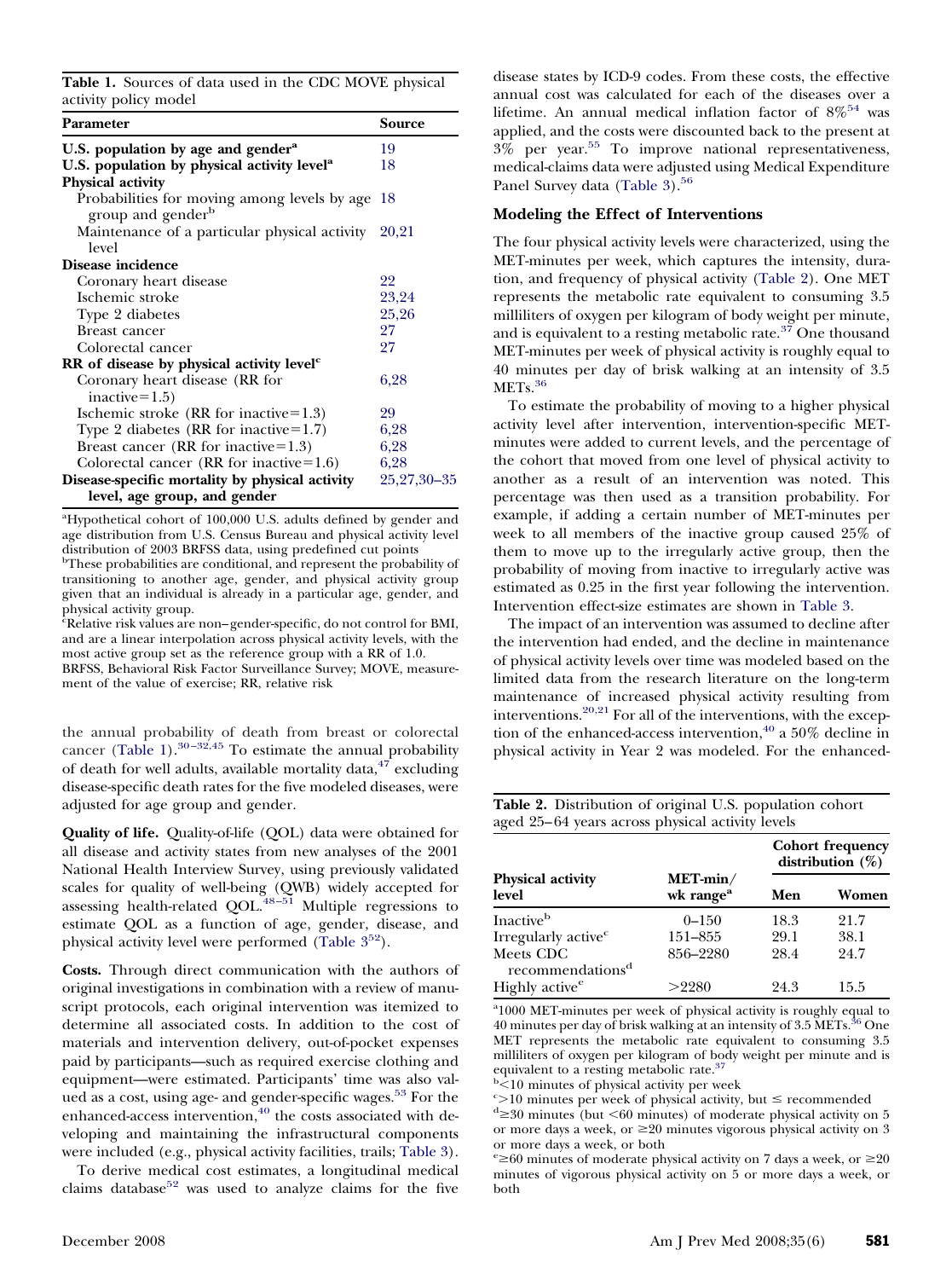## <span id="page-4-0"></span>**Table 3.** Select model parameters

|                                                                                                                                                                                                                                                                |                                         |                                            |        | Value                                                       |       |               |
|----------------------------------------------------------------------------------------------------------------------------------------------------------------------------------------------------------------------------------------------------------------|-----------------------------------------|--------------------------------------------|--------|-------------------------------------------------------------|-------|---------------|
| <b>INTERVENTION-SPECIFIC PARAMETERS</b>                                                                                                                                                                                                                        |                                         | Effect size at 1<br>year<br>$(MET-min/wk)$ |        | 1-year per-<br>person costs <sup>a</sup><br>$(2003$ \$U.S.) |       |               |
| <b>Intervention</b>                                                                                                                                                                                                                                            | <b>Strategy</b>                         | Men                                        | Women  | Men                                                         | Women | <b>Source</b> |
| Stanford Five-City Project (see Appendix for description)                                                                                                                                                                                                      | Community-wide<br>campaign              | 50                                         | 32     | 1395                                                        | 1239  | 44            |
| Wheeling Walks (see Appendix for description)                                                                                                                                                                                                                  | Community-wide<br>campaign              | 316                                        | 316    | 1837                                                        | 1618  | 43            |
| Use of organized walking groups, social gatherings, phone<br>calls, cards, home visits, and a newsletter to enhance<br>physical activity compliance and promote physical activity                                                                              | Social support                          | 228 <sup>b</sup>                           | 275    | 2554                                                        | 2308  | 39            |
| Initial training session involving walking maps and handouts<br>on strategies and support (walking partner/walking<br>group) for starting and maintaining a walking program;<br>frequency and duration of phone calls varied to prompt<br>participants to walk | Social support                          | 210                                        | 210    | 1583                                                        | 1504  | 41            |
| Use of personal trainers, standard behavior therapy sessions,<br>financial incentives, and phone calls to prompt<br>participants to increase physical activity                                                                                                 | Individually adapted<br>behavior change | 456                                        | 551    | 4070                                                        | 3895  | 38            |
| Intensive lifestyle modification program for adults at high<br>risk of developing type 2 diabetes (see Appendix for<br>description)                                                                                                                            | Individually adapted<br>behavior change | 435                                        | 435    | 4673                                                        | 4673  | 42            |
| Exposure to an environment that emphasized and<br>supported a more active lifestyle (see Appendix for<br>description)                                                                                                                                          | <b>Enhanced</b> access                  | 954.3                                      | 1151.7 | 5308                                                        | 4646  | 40            |

|                                                                                            | Value                                                         |                 |               |  |
|--------------------------------------------------------------------------------------------|---------------------------------------------------------------|-----------------|---------------|--|
| <b>DISEASE-SPECIFIC PARAMETERS</b>                                                         | Annual per-person medical costs <sup>c</sup><br>$(2003$ \$US) |                 |               |  |
| <b>Disease</b>                                                                             | Men                                                           | Women           | <b>Source</b> |  |
| Coronary heart disease                                                                     | 10,800                                                        | 12,500          | 52            |  |
| Ischemic stroke                                                                            | 12,900                                                        | 17,700          |               |  |
| Type 2 diabetes                                                                            | 8,900                                                         | 10,900          |               |  |
| Breast cancer                                                                              | N/A                                                           | 11,000          |               |  |
| Colorectal cancer                                                                          | 15,300                                                        | 16,600          |               |  |
| Well (absence of the five diseases)                                                        | 2,500                                                         | 3,100           |               |  |
|                                                                                            | Quality of well-being score <sup>d</sup> (age-specific)       |                 |               |  |
|                                                                                            | Men (aged 40)                                                 | Women (aged 40) | <b>Source</b> |  |
| Coronary heart disease                                                                     | 0.647                                                         | 0.623           | 48,49         |  |
| Ischemic stroke                                                                            | 0.599                                                         | 0.599           |               |  |
| Type 2 diabetes                                                                            | 0.663                                                         | 0.650           |               |  |
| Breast cancer                                                                              | 0.734                                                         | 0.686           |               |  |
| Colorectal cancer                                                                          | 0.672                                                         | 0.691           |               |  |
| Well (absence of the five diseases): inactive                                              | 0.806                                                         | 0.791           |               |  |
| Well (absence of the five diseases): irregularly active                                    | 0.810                                                         | 0.796           |               |  |
| Well (absence of the five diseases): meeting public<br>health physical activity guidelines | 0.820                                                         | 0.807           |               |  |
| Well (absence of the five diseases): highly active                                         | 0.829                                                         | 0.818           |               |  |

a Considered direct medical, direct nonmedical, and time costs as a function of age group for each exemplar intervention. Direct medical costs included staff labor wages, provider fees, and laboratory or monitoring test fees. Direct nonmedical costs captured costs associated with educational materials, physical activity monitoring devices, and participant out-of-pocket expenses. Time costs, where applicable, represented the monetary value of time spent participating in the intervention. The values shown are for the group aged 40-49 years. b Estimated for men and adjusted for average body weight

c Longitudinal database from a major claims processor in the central U.S. The database contains 7 years of data and a stable population of approximately 350,000 members. Effective annual cost includes the entire stream of costs for each illness, including the lead-in costs in the years prior to diagnosis. To improve the generalizability of cost estimates, they were adjusted by nationally representative Medical Expenditure Panel Survey data.

d Quality-of-life (QOL) data by disease state, physical activity level, age, and gender were obtained from mean 2001 National Health Interview Survey–imputed quality of well-being (QWB) scores. Multiple regression equation for individuals with disease:  $\text{QOL} = \text{B}_0 + \text{B}_1(\text{Gender}) + \text{B}_2$  $(\text{Age}) + \text{B}_3 (\text{Age}^2) + \sum_{i=1}^5 \text{B}_{(i+3)}$  (Disease i). Multiple regression equation for well people: QOL = B<sub>0</sub> + B<sub>1</sub> (Gender) + B<sub>2</sub> (Age) + B<sub>3</sub> (Age<sup>2</sup>) + B<sub>4</sub> (MET-minutes).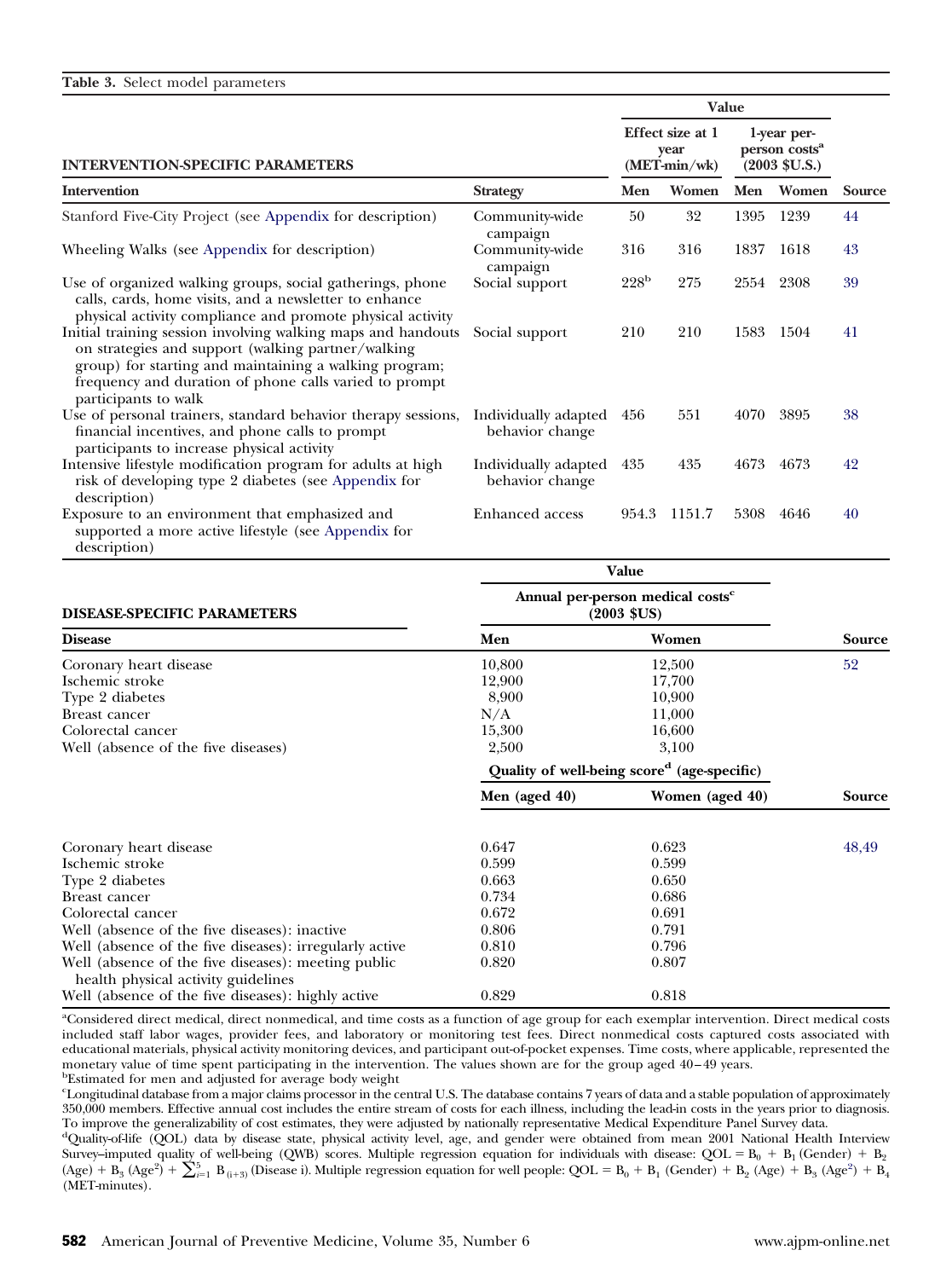access study, a 33% decline was modeled, because the environmental enhancements persisted long after the intervention had ended.

Following the substantial decline (33%–50%) in physical activity modeled post-intervention, in Year 2, cohort members were transitioned into a natural-history model, which models the general decline in physical activity that occurs with age.[3,10,57](#page-8-0) Thus each year participants faced gender- and age-specific probabilities of moving to a lower level or remaining at the same physical activity level.

#### **Estimating Cost Effectiveness**

The cost effectiveness of each intervention was estimated, using methods consistent with the guidelines established by the Panel on Cost-Effectiveness in Health and Medicine.<sup>55</sup> The model was used to project lifetime costs as well as gains in both life-years (survival) and QALYs associated with the seven evaluated physical activity promotion interventions and with the no-intervention scenario. Consistent with the panel's recommendations, the societal perspective was adopted, and future costs and benefits were discounted to the present at an annual rate of 3%.<sup>55</sup> The average relative performance of each intervention was assessed compared to no intervention, using a ratio of the additional expected cost of each program divided by the additional expected QALYs gained relative to the no-intervention alternative. The number of cases of disease averted was also estimated. To determine the robustness of the final results, sensitivity analyses were conducted. These simulations included one-way, two-way, and probabilistic sensitivity analyses, with particular emphasis on intervention effect size and cost estimates. Last, as a form of model validation, a parallel model that substituted all-cause mortality for disease-specific mortality was developed.

## **Results**

## **Average Cost Effectiveness**

Estimates of the population health and economic outcomes associated with each intervention are shown in Table 4. Summarized are the average costs, effectiveness, and cost-effectiveness ratios associated with a one-time application of each physical activity promo-

tion intervention relative to no intervention. Results are cumulative over a 40-year time-horizon for the whole U.S. population, aged 25– 64 years, but average perperson values are reported here. Absent any new intervention to improve physical activity levels (by natural history), the average discounted quality-adjusted life expectancy was calculated to be 14.77 years, and lifetime costs were approximately \$195,000. Intervention participation improved average QALYs by 0.7 to 5.3 weeks (i.e., equivalent to  $0.014 - 0.102$  QALYs in Table 4), with the Linenger<sup> $40$ </sup> intervention yielding the greatest gain in QALYs compared to no intervention.

Cost-effectiveness ratios ranged between \$14,000 and \$69,000 per QALY gained. In one example, the Lombard intervention $41$  (one of the social-support strategies) increased quality-adjusted life expectancy by 14.79 years and cost \$27,370 per QALY gained relative to no intervention. In another case,  $42$  also in comparison with no intervention, the physical activity component of the diabetes prevention trial (an individually adapted health behavior–change strategy) had a cost-effectiveness ratio of \$46,910 per QALY gained. All interventions appeared to reduce disease incidence: reductions ranged from 5–15 cases per 100,000 for colorectal cancer, to 15–58 cases per 100,000 for breast cancer, to 59 –207 cases per 100,000 for type 2 diabetes, and to as many as 140 – 476 cases per 100,000 for CHD. The impact of interventions on the prevention of ischemic stroke (which often occurs later in life) did not follow the trend of disease-incidence reduction, probably because the model permitted the development of only one illness and because interventions increased longevity.

## **Sensitivity Analyses**

Several assumptions were varied in a one-way sensitivity analysis. Repeating the intervention once after 20 years had a small effect on cost-effectiveness (results not

| <b>Table 4.</b> Cost effectiveness of each intervention compared to no intervention |                                                              |                                    |                            |                            |                |                   |                    |                   |                                           |
|-------------------------------------------------------------------------------------|--------------------------------------------------------------|------------------------------------|----------------------------|----------------------------|----------------|-------------------|--------------------|-------------------|-------------------------------------------|
| <b>Study</b>                                                                        | <b>Intervention strategy</b>                                 | <b>Total cost</b><br>$(2003$ \$US) | Total<br><b>LYs</b>        | Total<br><b>OALY</b>       | Inc<br>cost    | Inc<br><b>LYs</b> | Inc<br><b>OALY</b> | Cost/LY<br>(S/LY) | Cost/OALY<br>$(\frac{6}{2}$ <b>QALY</b> ) |
| Reger $(2002)^{43}$<br>Lombard                                                      | No intervention<br>Community-wide campaign<br>Social support | 195,013<br>195,713<br>195,725      | 19.370<br>19.401<br>19.387 | 14.767<br>14.816<br>14.793 | \$700<br>\$712 | 0.031<br>0.016    | 0.049<br>0.026     | 22,654<br>43,663  | 14,286<br>27,373                          |
| $(1995)^{41}$<br>Linenger<br>$(1991)^{40}$                                          | Enhanced access                                              | 197,925                            | 19.433                     | 14.869                     | \$2,912        | 0.063             | 0.102              | 46.442            | 28,548                                    |
| Jeffery $(1998)^{38}$                                                               | Individually adapted<br>health behavior                      | 196,918                            | 19.410                     | 14.831                     | \$1.905        | 0.040             | 0.064              | 48.096            | 29,759                                    |
| Kriska (1986) <sup>39</sup>                                                         | Social support                                               | 196,244                            | 19.389                     | 14.798                     | \$1.230        | 0.019             | 0.031              | 65.447            | 39,690                                    |
| Knowler $(2002)^{42}$<br>(DPP)                                                      | Individually adapted<br>health behavior                      | 197,734                            | 19.406                     | 14.825                     | \$2,721        | 0.036             | 0.058              | 75,583            | 46,914                                    |
| Young $(1996)^{44}$                                                                 | Community-wide campaign                                      | 195,973                            | 19.379                     | 14.781                     | \$960          | 0.009             | 0.014              | 110,322           | 68,557                                    |

*Note:* Values are rounded to no more than three decimal places.

DPP, Diabetes Prevention Program; Inc, incremental; LY, life-year; QALY, quality-of-life year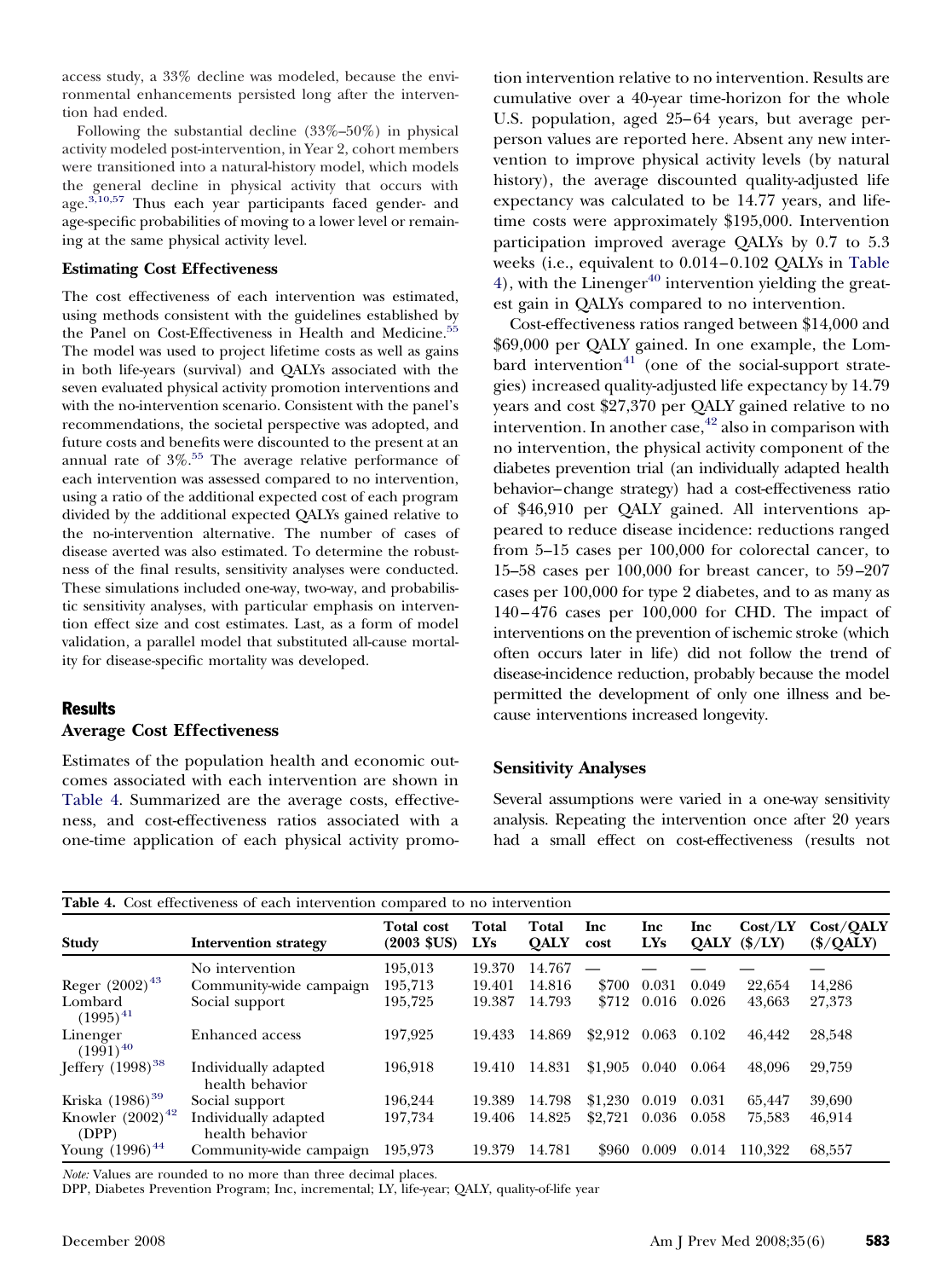

**Figure 2.** Results from probabilistic sensitivity analyses: acceptability curves representing variation of intervention costs and effect sizes

shown). Similarly, varying the dissipation of the effect sizes of the interventions had a marginal impact.

Shortening the analytic time-horizon from 40 to 30, 20, or 10 years influenced cost-effectiveness substantially. For example, while the Lombard intervention $41$ had a cost per QALY of \$27,000 over the original 40-year time-horizon, it had a cost per QALY of \$147,000 over a 10-year horizon.

To assess the impact of uncertain intervention cost and effect-size parameter estimates on uncertainty in costeffectiveness, a probabilistic sensitivity analysis (Monte Carlo analysis) was performed.<sup>[55](#page-9-0)</sup> When running this analysis, a distribution of 600 ratios drawn from the underlying distributions of costs and effect sizes was obtained.

Using the distributions from this analysis, the probability was assessed that the cost-effectiveness of each intervention was below various thresholds that are commonly used to determine whether interventions provide good value for money. Results are shown by the acceptability curves in Figure 2. For example, there is a 55% chance that the cost per QALY of the Young intervention<sup>[44](#page-9-0)</sup> is less than \$50,000 per QALY, a com-monly used benchmark of cost-effectiveness.<sup>[58](#page-9-0)</sup> Likewise, using \$200,000 per QALY as a more contemporary threshold, given that many widely accepted public health initiatives have cost-effectiveness ratios exceeding this value,<sup>58</sup> there is  $100\%$  chance (i.e., all 600 randomly selected pairs of costs and effect sizes produced costper-QALY estimates below \$200,000) that the associated cost per QALY falls below it, suggesting that this intervention is cost effective, or acceptable. Thus, despite model parameter and resultant cost-per-QALY ratio uncertainties, it is likely that this intervention is an acceptable use of societal resources.

#### Conclusion

All of the evaluated physical activity interventions were found to be cost-effective and offered good value for money, with gains in both survival and health-related QOL, and with reasonable cost-per-QALY and costper-life-year ratios. These results support using any of the seven evaluated interventions as part of public health efforts to promote physical activity. Factors specific to implementing interventions within a given strategy and setting may introduce greater variability in costeffectiveness than exists among strategies. The results do not suggest that any one of these recommended interventions is clearly more cost-effective than the others. Interestingly, even the most complex and expensive intervention (the physical activity component of the diabetes prevention program) proved to be cost-effective, suggesting that targeting high-risk populations with intensive interventions can be a good use of public health funds.

Although comparisons of public health strategies evaluated by separate economic analyses should be undertaken with caution, cost-effectiveness estimates of other well-known strategies provide context for these results. Risk-reduction counseling for CHD and targeted screening for type 2 diabetes cost \$74,000 and \$34,000 per QALY gained, respectively.[59,60](#page-9-0) Further, both policymakers and the general public have reported being willing to pay more than \$200,000 per QALY for gains in health.[58](#page-9-0) The physical activity promotion strategies assessed in this analysis compare favorably with other well-accepted public health strategies that are deemed to be cost-effective.<sup>59-62</sup>

Although rigorous methodology was used to identify and incorporate data into the model, the sensitivity analyses were also revealing. Estimated cost-effectiveness was most influenced by intervention cost and effect size. However, probabilistic sensitivity analyses revealed that varying parameter estimates across a wide range of uncertainty still resulted in cost-effectiveness ratios below widely accepted thresholds for public health value.

Cost-effectiveness is also influenced by the timehorizon over which the analysis is evaluated. Shorter periods of evaluation are associated with less-favorable cost-effectiveness, suggesting that perspectives motivated by short-term gains may not see as much benefit from increasing physical activity, which prevents longerterm morbidity and premature mortality. Specifically, in the short term, upfront intervention costs that are less diluted by discounting outweigh the medical cost savings due to diseases that occur late in life.

Cost-effectiveness analyses are often susceptible to the design weaknesses and generalizability issues of their component studies, and analysts usually must make assumptions in model development. Incorporating additional detail into a model can help illustrate the complexity of reality, but a carefully validated parsimo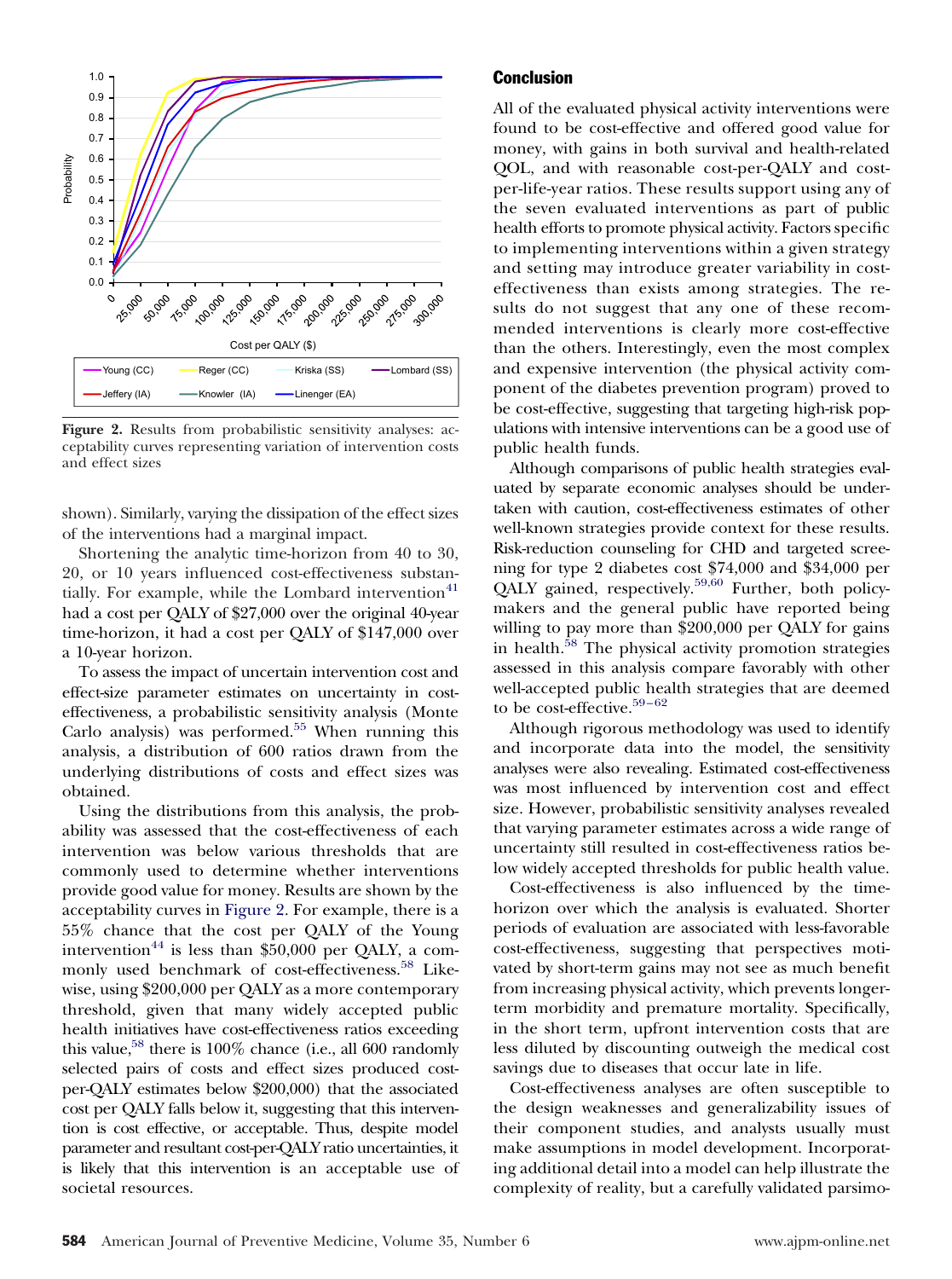nious model is less susceptible to the inconsistencies, ambiguities, and redundancies of a more complex approach.[63](#page-9-0) The strength of the current analysis lies in the systematic way in which these issues have been addressed. The study design has emphasized the use of the highest-quality data available from the fewest sources necessary to create a valid, streamlined model.

Given that it is conceivable that more than one of the evaluated interventions could be simultaneously implemented and that the intervention effect sizes of combining two or more of these interventions remain unknown in the literature, average cost-effectiveness ratios were reported. For completeness, incremental analyses (not reported) were performed. All of these issues are believed to be important foci for future analyses.

As with all models, several assumptions were necessary to carry out this analysis. In each instance, the most conservative and parsimonious approach was chosen. Key assumptions are noted here.

Because this model focuses on prevention and a long-term societal perspective and is based on the availability of data, the starting population was defined to be a cohort of well people aged 25– 64 years. A separate analysis, not reported here, was conducted specifically for older adults. Due to limited data on race/ethnicity-specific disease outcomes and physical activity and intervention effects, it was not possible to extend the model to assess the cost-effectiveness of interventions in subpopulations by race or ethnicity.

People not falling into one of the five disease categories of interest were considered to be members of the well population, as done in other models of behavior change and primary prevention.[16](#page-8-0) This assumption, while contributing to the model's parsimony, probably underestimates the potential impact of physical inactivity on other important diseases. The results of an alternate all-cause mortality model, which accounted for the direct effects of physical activity on mortality and QOL, yielded slightly more cost-effective results than the disease-specific model.

It was assumed that the lowest and highest physical activity categories from the BRFSS matched the lowest and highest physical activity categories of the epidemiologic studies from which the associations between physical activity and the relative risk of disease are derived. In general, the highest physical activity category in epidemiologic studies involving men is approximately 2000 kcals/week, slightly lower than this study's highest category of 2280 MET-minutes per week. Most epidemiologic studies involving women set lower thresholds for the highest physical activity category, so that the use of the 2280 MET-minutes per week level is conservative for men and extremely conservative for women.<sup>[6](#page-8-0)</sup>

The BRFSS includes people with and without disease, while the entry cohort of this model is defined as *well*. It is possible that this biases the current sample toward a slightly larger percentage of the population's being sedentary than would be expected from an entirely healthy one. However, additional analyses of physical activity levels among self-reported diabetics and well people using 2003 BRFSS-weighted prevalences indicate that the increase in sedentary people is only 1.2%.

In the main analysis, it was assumed that each intervention was applied to the entire population, even though some of the interventions modeled (e.g., social-support or individually adapted health behavior–change strategies) are generally applied only to more-sedentary participants. Applying them to the whole population likely results in less-favorable cost-per-QALY estimates, given that people starting in the highest physical activity level accrue no further benefit in the model from increasing physical activity.

From the QWB analysis conducted, well people with higher levels of physical activity were found to report higher QOL levels than did well people who were less physically active. Given that these data are cross-sectional, causality cannot be inferred. Unfortunately, there are no longitudinal, population-based estimates for changes in QOL resulting from physical activity interventions.

Cost-effectiveness analyses have been criticized for using utility values for the entire population instead of those specific to the subpopulation likely to choose the treatment.[64](#page-9-0) This paper shares that limitation. One opportunity for future research is to investigate how the inputs into the CEA model (conditional disease and mortality probabilities, and QWB) differ for likely intervention participants relative to the general population, and how use of the latter values affects the estimates of cost-effectiveness.

The results of these analyses have several important implications for research and public health practice:

- This study demonstrates that it is possible to carry out complex prevention modeling of communitybased interventions using a decision-analytic approach previously focused on clinical analyses. The complexity and rigor of this method must be carefully balanced with parsimony to ensure the clarity and practicality of the results.
- The modeling approach that was employed is a useful adjunct to the rigorous evidence-based review carried out by the Task Force to identify recommended interventions for the Community Guide.
- Careful interpretation, translation, and communication of both the methods and results will be required if the potential of prevention modeling for guiding public health decision making is to be fully realized.
- Systematic reviews and CEA are important decisionmaking tools for public health practitioners and advocates. $65,66$  Yet for a majority of public health interventions, reliable CEA data are lacking.<sup>[67](#page-9-0)</sup> How-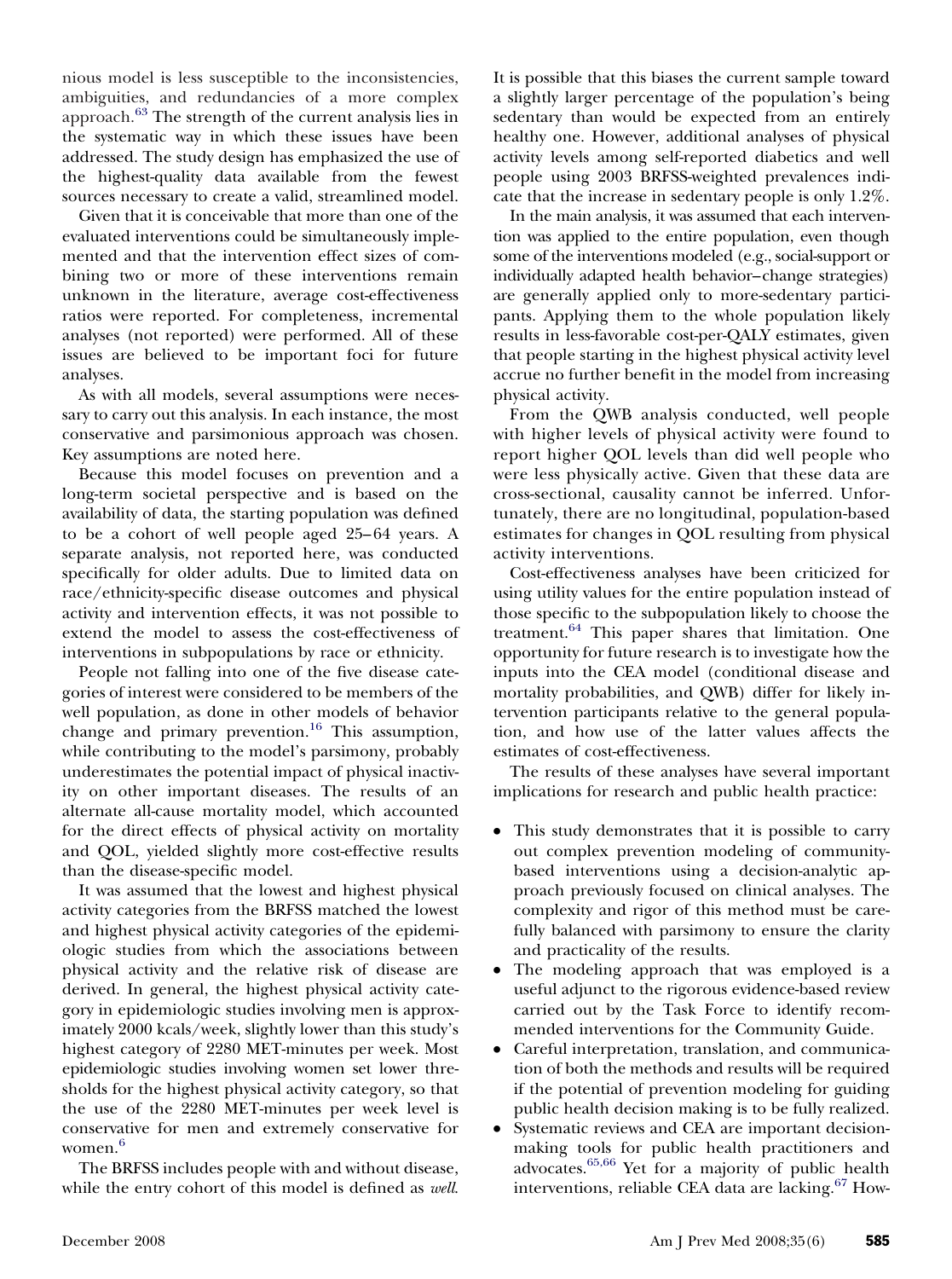<span id="page-8-0"></span>ever, these results demonstrate that communityintervention strategies for physical activity are costeffective, suggesting that the widespread implementation of these four intervention strategies is justified. CEA results such as these should be applied in context with information on program reach, effectiveness, feasibility, and community priorities and resources.[68](#page-9-0)

This study applied high-quality data in a costeffectiveness framework to extend the findings of the Community Guide to decision making regarding the allocation of societal resources. In taking a flexible, comprehensive, and rigorous approach with input from numerous health and economic sources, a new method has emerged to bring fundamental population-level research to life in setting health policy. The physical activity promotion interventions evaluated in this analysis provide good value for money. With few examples of prevention modeling in the literature to date, the results of this study provide compelling evidence to encourage similar evaluations for other public health prevention strategies and settings, and clearly demonstrate that these physical activity interventions should be implemented at the population level.

This project integrated the expertise and dedication of both a large multidisciplinary team of accomplished investigators and policy leaders from academic centers across the U.S. and colleagues in the Physical Activity and Health Branch at the CDC. The authors acknowledge the work of: **The Robert Wood Johnson Foundation:** Terry L. Bazzarre, Pamela G. Russo, Lori Melichar, Kathryn A. Thomas; **CDC Foundation:** C. Adam Brush, Connie L. Carmack, John R. Moore; **UCLA School of Public Health, Los Angeles County, Department of Health Services:** Brian Cole, Jonathan E. Fielding, Robert M. Kaplan; **Research Triangle Institute/University of North Carolina Center of Excellence in Health Promotion Economics:** Eric Finkelstein; **Stanford Prevention Research Center at the Stanford University School of Medicine:** William L. Haskell; **University of Chicago:** David Meltzer; **The Physical Activity and Health Branch in the Division of Nutrition, Physical Activity and Obesity at the CDC:** Chantelle Avery, Laura Biazzo, Mario Bracco, Casey J. Hannan, Carrie Heitzler, Diana Parra, and Guijing Wang; and **Milliman Inc**.

This scale of collaboration was made possible by the commitment and support of the Robert Wood Johnson Foundation and the CDC Foundation and their project officers. The principal investigators of this study, Larissa Roux and Michael Pratt, had full access to all of the data in the study and take responsibility for the integrity of the data and the accuracy of the data analysis. The views expressed in this paper are those of the authors, not the funder, and no conflicts of interest, financial or other, have been identified in the scope of this work.

No financial disclosures were reported by the authors of this paper.

#### References

- 1. WHO. A global strategy for diet, physical activity, and health. Geneva: WHO, 2004.
- 2. WHO. Preventing chronic diseases: a vital investment. Geneva: WHO, 2005.
- 3. USDHHS. Physical activity and health: a report of the Surgeon General. Atlanta GA: CDC, 1996.
- 4. Colditz GA. Economic costs of obesity and inactivity. Med Sci Sports Exerc 1999;31(11S):S663–7.
- 5. Pratt M, Macera CA, Wang G. Higher direct medical costs associated with physical inactivity. Phys Sportsmed 2000;28:63–70.
- 6. Finkelstein EA, Wang G, Lee IM, et al. National and state-specific inactivityattributable medical expenditures for six diseases. Final report prepared for the Centers for Disease Control and Prevention by the Research Triangle Institute. Research Triangle Park NC: CDC and Research Triangle Institute, 2004.
- 7. Haskell WL, Lee I, Pate RR, et al. Physical activity and public health: updated recommendation for adults from the American College of Sports Medicine and the American Heart Association. Med Sci Sports Exerc 2007;39:1423–34.
- 8. Kahn EB, Ramsey LT, Brownson RC, et al. The effectiveness of interventions to increase physical activity: a systematic review. Am J Prev Med 2002;22(4S):73–107.
- 9. Truman BI, Smith-Akin CK, Hinman AR, et al. Developing the Guide to Community Preventive Services— overview and rationale. The Task Force on Community Preventive Services. Am J Prev Med 2000;18(1S):18 –26.
- 10. Sapkota S, Bowles HR, Ham SA, Kohl HW III. Adult participation in recommended levels of physical activity—U.S., 2001 and 2003. MMWR Morb Mortal Wkly Rep 2005;54:1208 –12.
- 11. Graham JD, Thompson KM, Goldie SJ, Segui-Gomez M, Weinstein MC. The cost-effectiveness of air bags by seating position. JAMA 1997;278:1418 –25.
- 12. Hirschmann JV. Pneumococcal vaccination in older adults. N Engl J Med 2003;349:712– 4.
- 13. Goldie SJ, Gaffikin L, Goldhaber-Fiebert JD, et al. Cost-effectiveness of cervical-cancer screening in five developing countries. N Engl J Med 2005;353:2158 – 68.
- 14. Gaspoz JM, Coxson PG, Goldman PA, et al. Cost effectiveness of aspirin, clopidogrel, or both for secondary prevention of coronary heart disease. N Engl J Med 2002;346:1800-6.
- 15. Kuntz KM, Fleischmann KE, Hunink MG, Douglas PS. Cost-effectiveness of diagnostic strategies for patients with chest pain. Ann Intern Med 1999;130:709 –18.
- 16. Tengs TO, Osgood ND, Chen LL. The cost-effectiveness of intensive national school-based anti-tobacco education: results from the tobacco policy model. Prev Med 2001;33:558 –70.
- 17. Kesaniemi YK, Danforth E Jr., Jensen MD, Kopelman PG, Lefebvre P, Reeder BA. Dose-response issues concerning physical activity and health: an evidence-based symposium. Med Sci Sports Exerc 2001;33(6S):S351-8.
- 18. CDC. Behavioral Risk Factor Surveillance System: 2003 survey data. [www.](http://www.cdc.gov/brfss/technical_infodata/surveydata/2003.htm) [cdc.gov/brfss/technical\\_infodata/surveydata/2003.htm.](http://www.cdc.gov/brfss/technical_infodata/surveydata/2003.htm)
- 19. U.S. Census Bureau. Projections of the resident population by age, sex, race, and Hispanic origin. [www.census.gov/population/projections/nation/detail/](http://www.census.gov/population/projections/nation/detail/d2001_10.pdf) [d2001\\_10.pdf.](http://www.census.gov/population/projections/nation/detail/d2001_10.pdf)
- 20. King AC, Kiernan M, Oman RF, Kraemer HC, Hull M, Ahn D. Can we identify who will adhere to long-term physical activity? Signal detection methodology as a potential aid to clinical decision making. Health Psychol 1997;16:380 –9.
- 21. Marcus BH, Dubbert PM, Forsyth LH, et al. Physical activity behavior change: issues in adoption and maintenance. Health Psychol 2000;19(1S):  $32 - 41$ .
- 22. Wilson PW, D'Agostino RB, Levy D, Belanger AM, Silbershatz H, Kannel WB. Prediction of coronary heart disease using risk factor categories. Circulation 1998;97:1837– 47.
- 23. Wolfe CD, Rudd AG, Howard R, et al. Incidence and case fatality rates of stroke subtypes in a multiethnic population: the South London Stroke Register. J Neurol Neurosurg Psychiatry 2002;72:211-6.
- 24. Brown RD, Whisnant JP, Sicks JD, O'Fallon WM, Wiebers DO. Stroke incidence, prevalence, and survival: secular trends in Rochester, Minnesota, through 1989. Stroke 1996;27:373– 80.
- 25. CDC. National diabetes fact sheet: U.S., 2003. [www.cdc.gov/diabetes/](http://www.cdc.gov/diabetes/pubs/pdf/ndfs_2003.pdf) [pubs/pdf/ndfs\\_2003.pdf.](http://www.cdc.gov/diabetes/pubs/pdf/ndfs_2003.pdf)
- 26. CDC. National diabetes surveillance system: incidence of diabetes. [www.](http://www.cdc.gov/diabetes/statistics/incidence/table5.htm) [cdc.gov/diabetes/statistics/incidence/table5.htm.](http://www.cdc.gov/diabetes/statistics/incidence/table5.htm)
- 27. National Cancer Institute. Surveillance, epidemiology, and end results. [seer.cancer.gov/.](http://seer.cancer.gov/)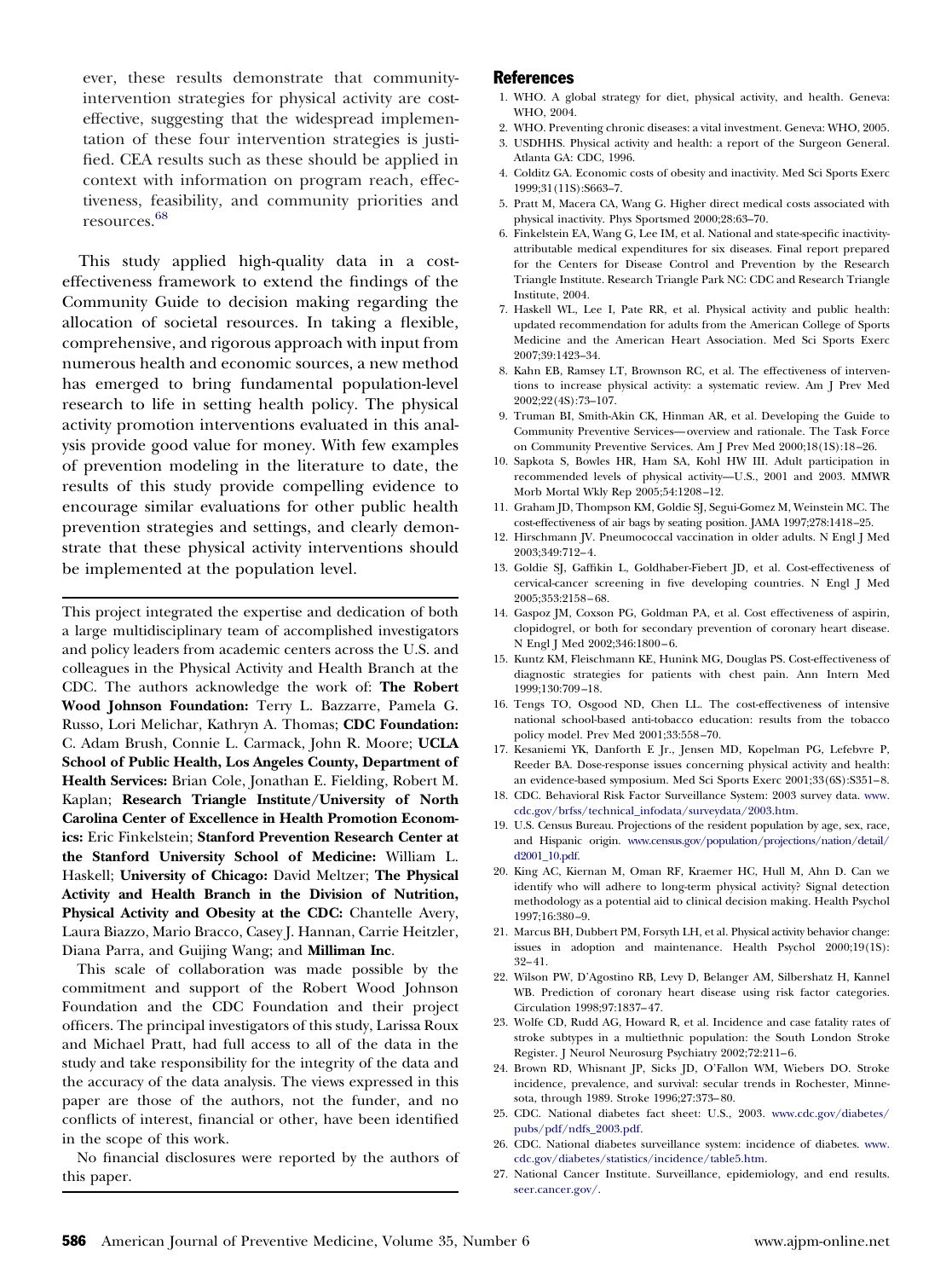- <span id="page-9-0"></span>28. Katzmarzyk PT, Janssen I. The economic costs associated with physical inactivity and obesity in Canada: an update. Can J Appl Physiol 2004;29:90 –115.
- 29. Hu FB, Stampfer MJ, Colditz GA, et al. Physical activity and risk of stroke in women. JAMA 2000;283:2961–7.
- 30. National Vital Statistics Reports. Dec 19 2002;51(3). [www.cdc.gov/nchs/](http://www.cdc.gov/nchs/products/pubs/pubd/nvsr/nvsr.htm) [products/pubs/pubd/nvsr/nvsr.htm.](http://www.cdc.gov/nchs/products/pubs/pubd/nvsr/nvsr.htm)
- 31. National Cancer Institute. Surveillance, epidemiology, and end results. [seer.](http://seer.cancer.gov/csr/1975_2000/results_merged/sect_06_colon_rectum.pdf) [cancer.gov/csr/1975\\_2000/results\\_merged/sect\\_06\\_colon\\_rectum.pdf.](http://seer.cancer.gov/csr/1975_2000/results_merged/sect_06_colon_rectum.pdf)
- 32. National Cancer Institute. Surveillance, epidemiology, and end results. [seer.cancer.gov/csr/1975\\_2000/results\\_merged/sect\\_04\\_breast.pdf.](http://seer.cancer.gov/csr/1975_2000/results_merged/sect_04_breast.pdf)
- 33. CDC. Self-reported heart disease and stroke among adults with and without diabetes—U.S., 1999 –2001. MMWR Morb Mortal Wkly Rep 2003;52:1065–70.
- 34. CDC. Diabetes surveillance system: prevalence of diabetes. [www.cdc.gov/](http://www.cdc.gov/diabetes/statistics/prev/state/fPrevalence2002Total.htm) [diabetes/statistics/prev/state/fPrevalence2002Total.htm.](http://www.cdc.gov/diabetes/statistics/prev/state/fPrevalence2002Total.htm)
- 35. Brown RD, Whisnat JP, Sicks JD, O'Fallon EM, Wiebers DO. Stroke incidence, prevalence, and survival: secular trends in Rochester, Minnesota, through 1989. Stroke 1996;27:373– 80.
- 36. Ainsworth BE, Haskell WL, Whitt MC, et al. Compendium of physical activities: an update of activity codes and MET intensities. Med Sci Sports Exerc 2000;32(9S):S498 –504.
- 37. American College of Sports Medicine. ACSM's guidelines for exercise testing and prescription. 6th ed. Baltimore MD: Lippincott Williams & Wilkins, 2000.
- 38. Jeffery RW, Wing RR, Thorson C, Burton LR. Use of personal trainers and financial incentives to increase exercise in a behavioral weight-loss program. J Consult Clin Psychol 1998;66:777– 83.
- 39. Kriska AM, Bayles C, Cauley JA, LaPorte RE, Sandler RB, Pambianco G. A randomized exercise trial in older women: increased activity over two years and the factors associated with compliance. Med Sci Sports Exerc 1986; 18:557– 62.
- 40. Linenger JM, Chesson CV 2nd, Nice DS. Physical fitness gains following simple environmental change. Am J Prev Med 1991;7:298 –310.
- 41. Lombard DN, Lombard TN, Winett RA. Walking to meet health guidelines: the effect of prompting frequency and prompt structure. Health Psychol 1995;14:164 –70.
- 42. Knowler WC, Barrett-Connor E, Fowler SE, et al. Reduction in the incidence of type 2 diabetes with lifestyle intervention or metformin. N Engl J Med 2002;346:393– 403.
- 43. Reger B, Cooper L, Booth-Butterfield S, et al. Wheeling Walks: a community campaign using paid media to encourage walking among sedentary older adults. Prev Med 2002;35:285–92.
- 44. Young DR, Haskell WL, Taylor CB, Fortmann SP. Effect of community health education on physical activity knowledge, attitudes, and behavior. The Stanford Five-City Project. Am J Epidemiol 1996;144:264 –74.
- 45. Lee IM, Skerrett PJ. Physical activity and all-cause mortality: what is the dose–response relation? Med Sci Sports Exerc 2001;33(6S):S459 –71; discussion S493– 4.
- 46. Oguma Y, Sesso HD, Paffenbarger RS Jr, Lee IM. Physical activity and all cause mortality in women: a review of the evidence. Br J Sports Med 2002;36:162–72.
- 47. National Vital Statistics Reports, Sept 18 2003;52(3). [www.cdc.gov/nchs/](http://www.cdc.gov/nchs/products/pubs/pubd/nvsr/nvsr.htm/) [products/pubs/pubd/nvsr/nvsr.htm/.](http://www.cdc.gov/nchs/products/pubs/pubd/nvsr/nvsr.htm/)
- 48. Tengs TO, Lin TH. A meta-analysis of quality of life estimates for stroke. Pharmacoeconomics 2003;21:191–200.
- 49. Kaplan RM, Anderson JP, Ake CF. Gender differences in quality-adjusted life expectancy: results from the National Health Interview Survey. Clin J Wom Health 2001;1:191–7.
- 50. Kaplan RM, Anderson JP. The general health policy model: an integrated approach. In: Spilker B, ed. Quality of life and pharmacoeconomics in clinical trials. New York: Raven, 1996.
- 51. Kaplan RM, Anderson JP, Patterson TL, et al. Validity of the quality of well-being scale for persons with human immunodeficiency virus infection. HNRC Group, HIV Neurobehavioral Research Center. Psychosom Med 1995;57:138 – 47.
- 52. Diamond LH, Sherbine K. AMA national summit on obesity: costs of obesity and communications implications for the U.S. healthcare system. MarketScan database. Ann Arbor MI: Thomson Medstat, 2004. [www.ama-assn.org/ama1/pub/upload/mm/433/costs\\_of\\_obesity.pdf.](http://www.ama-assn.org/ama1/pub/upload/mm/433/costs_of_obesity.pdf)
- 53. Haddix A, Teutsch SM, Corso PS. Prevention effectiveness: a guide to decision analysis and economic evaluation. 2nd ed. Oxford: Oxford University Press, 2003.
- 54. U.S. Division of Labor, Centers for Medicare & Medicaid Services, Office of the Actuary. National medical care price indicators. [www.cms.hhs.gov/](http://www.cms.hhs.gov/nationalhealthexpenddata/) [nationalhealthexpenddata/.](http://www.cms.hhs.gov/nationalhealthexpenddata/)
- 55. Gold M, Siegel J, Russell L, Weinstein M. Cost-effectiveness in health and medicine. New York: Oxford University Press, 1996.
- 56. Agency for Healthcare Research and Quality. Medical expenditure panel survey, 2001. [www.ahrq.gov/about/cj2001/meps01a.htm.](http://www.ahrq.gov/about/cj2001/meps01a.htm)
- 57. Pratt M, Macera CA, Blanton C. Levels of physical activity and inactivity in children and adults in the U.S.: current evidence and research issues. Med Sci Sports Exerc 1999;31(11S1):S526 –33.
- 58. Hirth RA, Chernew ME, Miller E, Fendrick AM, Weissert WG. Willingness to pay for a quality-adjusted life year: in search of a standard. Med Decis Making 2000;20:332– 42.
- 59. Salkeld G, Phongsavan P, Oldenburg B, et al. The cost-effectiveness of a cardiovascular risk reduction program in general practice. Health Policy 1997;41:105–19.
- 60. Hoerger TJ, Harris R, Hicks KA, Donahue K, Sorensen S, Engelgau M. Screening for type 2 diabetes mellitus: a cost-effectiveness analysis. Ann Intern Med 2004;140:689 –99.
- 61. Neumann PJ, Rosen AB, Greenberg D, et al. Can we better prioritize resources for cost-utility research? Med Decis Making 2005;25:429 –36.
- 62. Stone PW, Teutsch S, Chapman RH, Bell C, Goldie SJ, Neumann PJ. Cost-utility analyses of clinical preventive services: published ratios, 1976 – 1997. Am J Prev Med 2000;19:15–23.
- 63. Forster MR. Key concepts in model selection: performance and generalizability. J Math Psychol 2000;44:205–31.
- 64. Meltzer D, Huang E, Jin L, Shook M, Chin M. Effects of self-selection on medical cost-effectiveness analysis: impact in intensive therapy for type 2 diabetes mellitus among the elderly. Med Decis Making 2002;22:535.
- 65. Brownson RC, Baker EA, Leet TL, Gillespie KN. Evidence-based public health. New York: Oxford University Press, 2003.
- 66. Friedlaender E, Winston F. Evidence based advocacy. Inj Prev 2004;10:  $324 - 6.$
- 67. Zaza S, Briss PA, Harris KW. The guide to community preventive services: what works to promote health? New York: Oxford University Press, 2005.
- 68. Glasgow RE, Vogt TM, Boles SM. Evaluating the public health impact of health promotion interventions: the RE-AIM framework. Am J Public Health 1999;89:1322–7.